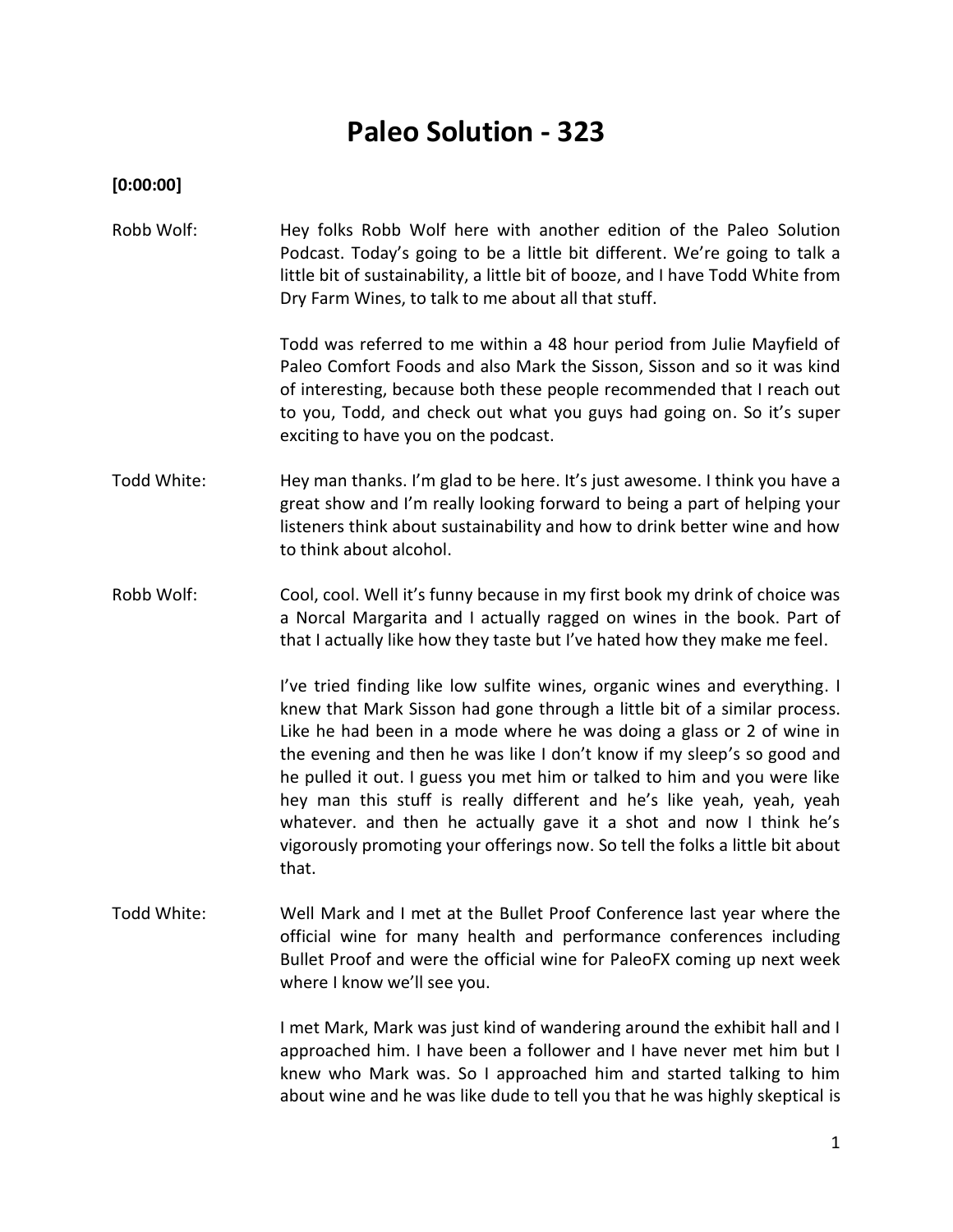an understatement. Like you know Mark is one of those guys, I like to say I talk about Mark's blog, Mark is one of the most credible people in the health influence marketplace right? And I know he's a longtime friend of yours but he's just super credible. He has a terrific research team. Mark really takes that responsibility very seriously.

So that being said he was like listen I don't drink wine anymore and I was like well listen you have to, you got to hear me out here because this is different. He's like, no, no, no, I don't really drink wine anymore and it makes me feel bad. I was like dude, I'm trying to tell you that this is different. So anyway after really kind of just being very persistent with him like 3 or 4 times while he was there he was finally, like okay, listen get in touch with me and you know maybe I'll take a look at it.

So I ended up going to his house in Malibu and doing a tasting for he and his wife and it was on a Saturday afternoon. Even he was still super skeptical when I got to his house. In fact, when I got there he was in the middle of watching a football game. It was like okay the wine guy's here to do the tasting so I got to put the football game on hold.

Anyhow did the tasting. We had an amazing connection. I said I'll get in touch with you in a week. I left some wine behind with them. I emailed a week later and Mark's always super short in his emails. He's super busy as he right so he's like one sentence, you were right, I'm a believer.

Since then, you know I did his podcast and we did his blog and he just been, a terrific friend and supporter of our wines. I know I sent you guys some wine, you definitely had a different experience with it right?

Robb Wolf: Yeah, I really did. And this is where you know so before Todd and I were rolling on this, we were actually talking about ad placement podcast and different stuff like that and what's cheesy and what's not cheesy, and so this thing's going to sound like a big advertorial in a lot of ways.

> But when you find something that works or like you enjoy it, it's kind of hard to do anything other than describe what actually happened. But I've been very blasé about wine for a long time because I would get like this really puckery mouth feel sometimes. And then within about 30 or 40 minutes after having a glass of wine, I just didn't feel good. Like it was kind of cognitive thing kind of foggy headed, it's not just booze because the Norcal Margarita didn't have the same effect on me.

**[00:05:02]**

So we got a couple of bottles of wine and we cracked one open. I'm like oh, this thing's pretty good, and you know just flavor wise. And then I had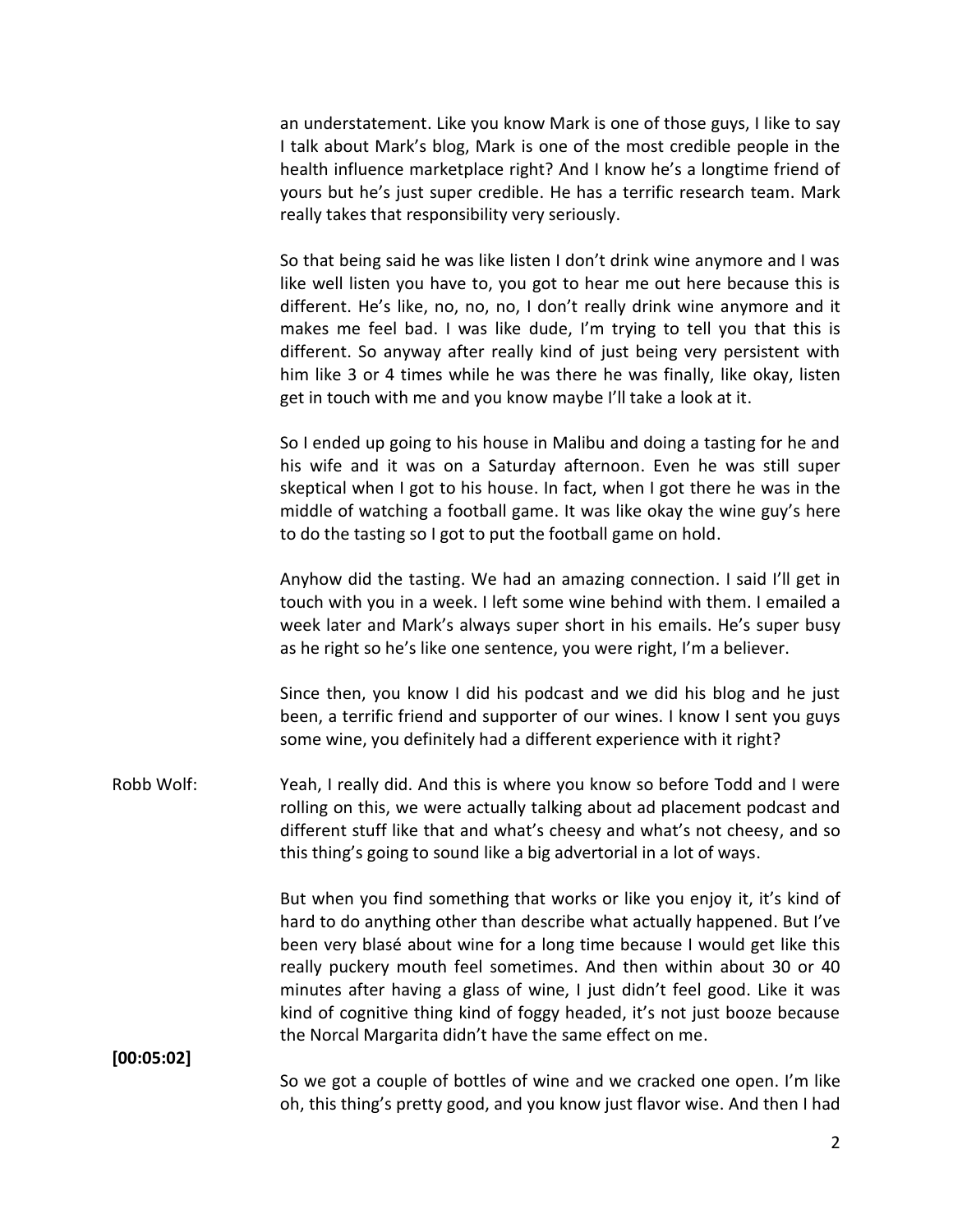a glass and waited about 30 min and I'm like huh I feel pretty good and I had another glass and I'm like okay we'll see how that goes and I always still try to keep my booze intake well away from my sleep window just to try to mitigate any possible effects with that. So it's not like I was drinking and then going to bed but I slept that night, I woke up the next day and I felt fine where normally I would have my usual glass of wine feeling in the morning and I just didn't really have that.

I was probably even more suspicious than Mark was if that's even possible because Mark's seen it all, he's done it all. So I mean he just has a profound bullshit detector and you know mine was maybe even at a tighter tuned level than that. But I'm like okay I'll give this thing a shot and I dug around a little bit with what you guys were doing on the sustainability side. So I was like well okay, we'll give this thing a go and I really enjoyed it and didn't feel horrible afterwards.

That sounds kind of crazy because most people, I would've said okay wine is wine, all wines contain some sulfate, all wine have some alcohol, they've got water. They've got some grape you know components in there. So Todd what's really different about these wines such that I'm not feeling like complete crap afterwards?

Todd White: Well I had the same experience. So as my nutritional programing became more and more regimented and tighter over the last few years, I've been cyclically ketogenic for probably 5 or 6 years. I've been in fulltime ketosis for almost 2 years and so I think it's my body and aging, and as I am going to explain to you in just a moment the wines have actually changed. How wine is being made has changed very materially over the last 2 or 3 decades and we'll talk about that in a moment.

> But I think as like many of your listeners and you and Mark, and all of the people who endorse us and that we work with are all pretty tight on their diet and nutrition and fitness. As you become more sensitive, as your body you know kind of adjust to a healthier lifestyle then these components coming from the outside that are not healthy or more noticeable I think. So from my perspective, I just couldn't drink wine anymore. I lived right in the heart of the Napa Valley. I've been drinking wine in my entire life. I love wine and I love the taste of wine. I love the community around wine. I love the story around wine.

> You know when you drink wines from around the world and all of our wines come from Europe. We don't represent any California wines and I'll tell you why when we talk about how wines are being made and particularly how US wines are being made.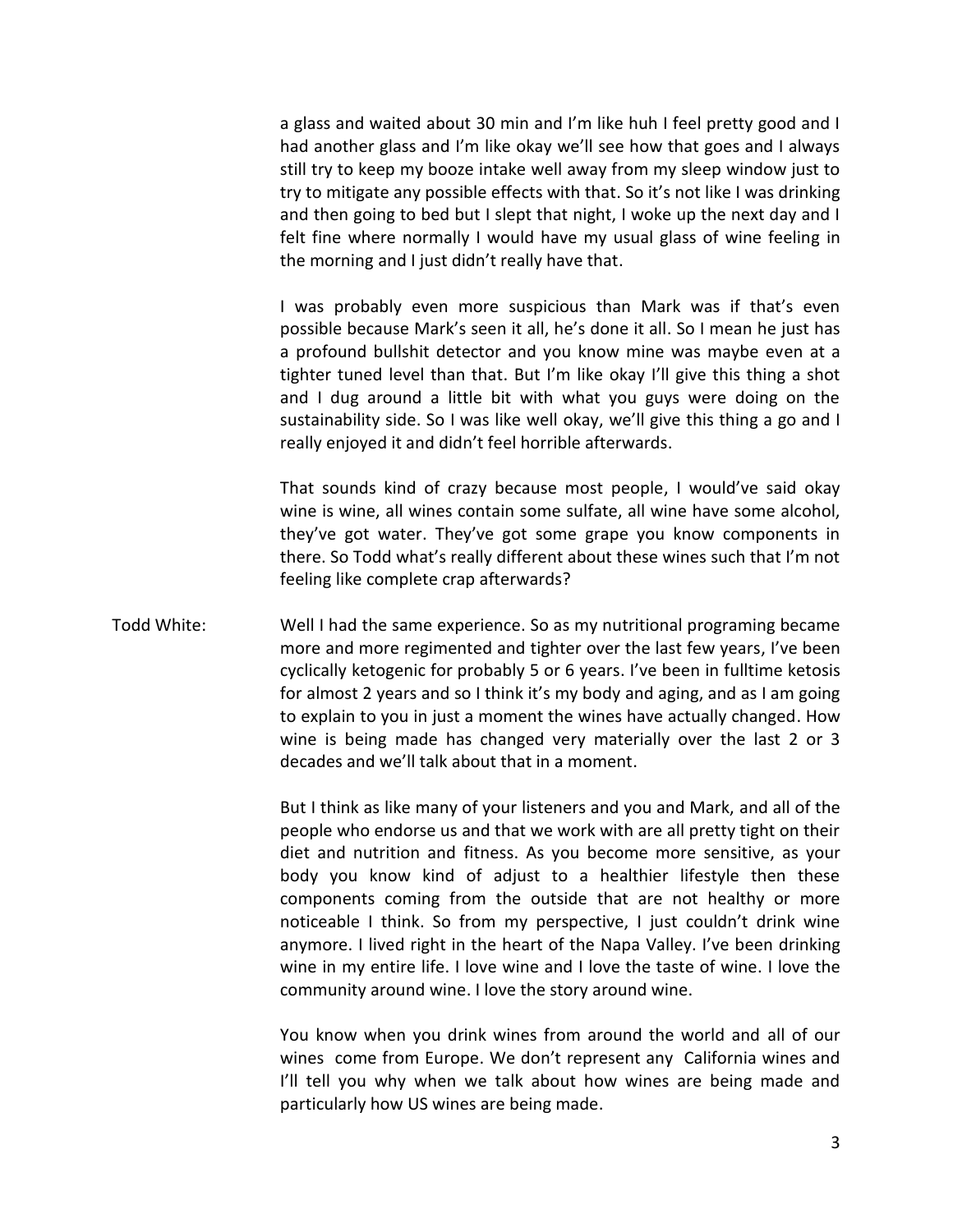But when you drink, when you're drinking from Hungary or Austria or Italy or France, it's kind of pretending around the dinner table with your friends and family, to explore and have this story of international exposure to the terrific wines. So that's part of the enjoyment factor as well.

The other thing with wine and particularly the wines that we select and curate which are all low alcohol so one of the aspects of wine that we curate is that all of our wines are 12 and half % in alcohol or below. And alcohol's a big deal. Alcohol is toxic and poisonous and it can be very dangerous and so we need to be careful with how we think about alcohol as a recreational drug and how we think about alcohol with health.

So we know that there's a ton of studies out there and all of your listeners have heard it. There's a ton of studies saying moderate red wine consumption is good for your health. The fact is that moderate is kind of where we get in to the problem.

So what's happened with the way alcohols being made over the last few decades is that the alcohol levels have risen steadily. So now typical wines are coming in at 14 and a half to 16 or 16 and a half percent. As I said, nothing we sell or represent or recommend that people drink is over 12 and a half percent. So the alcohol is the fundamental underlying issue that we begin with. So we just don't think that…we believe that using alcohol as a recreational drug and as a cultural drug is really interesting and very illuminating and raises that level of euphoria in the right dosage. But as I said alcohol is a toxin so is water and oxygen in the wrong dosage.

### **[00:10:10]**

Si with alcohol, like most everything else dosage really matters. So what I'm seeking in that dosage Robb is around the dinner table, I want to be able to have 2 or 3 or 4 glasses over the course of an evening. If I'm going to consume that amount of volume then I have to start with the lower dose in the underlined product. If not then we're going to leave that state of euphoria.

What I like to, what we're looking for and what enhances the community of dining and having wine and sharing stories and love and being around the community at the table with your friends and family is when you have a proper dosage of alcohol. You're having a rise in euphoria and expansion of creative expression right? So you're having like this kind of what I call the happy zone, right?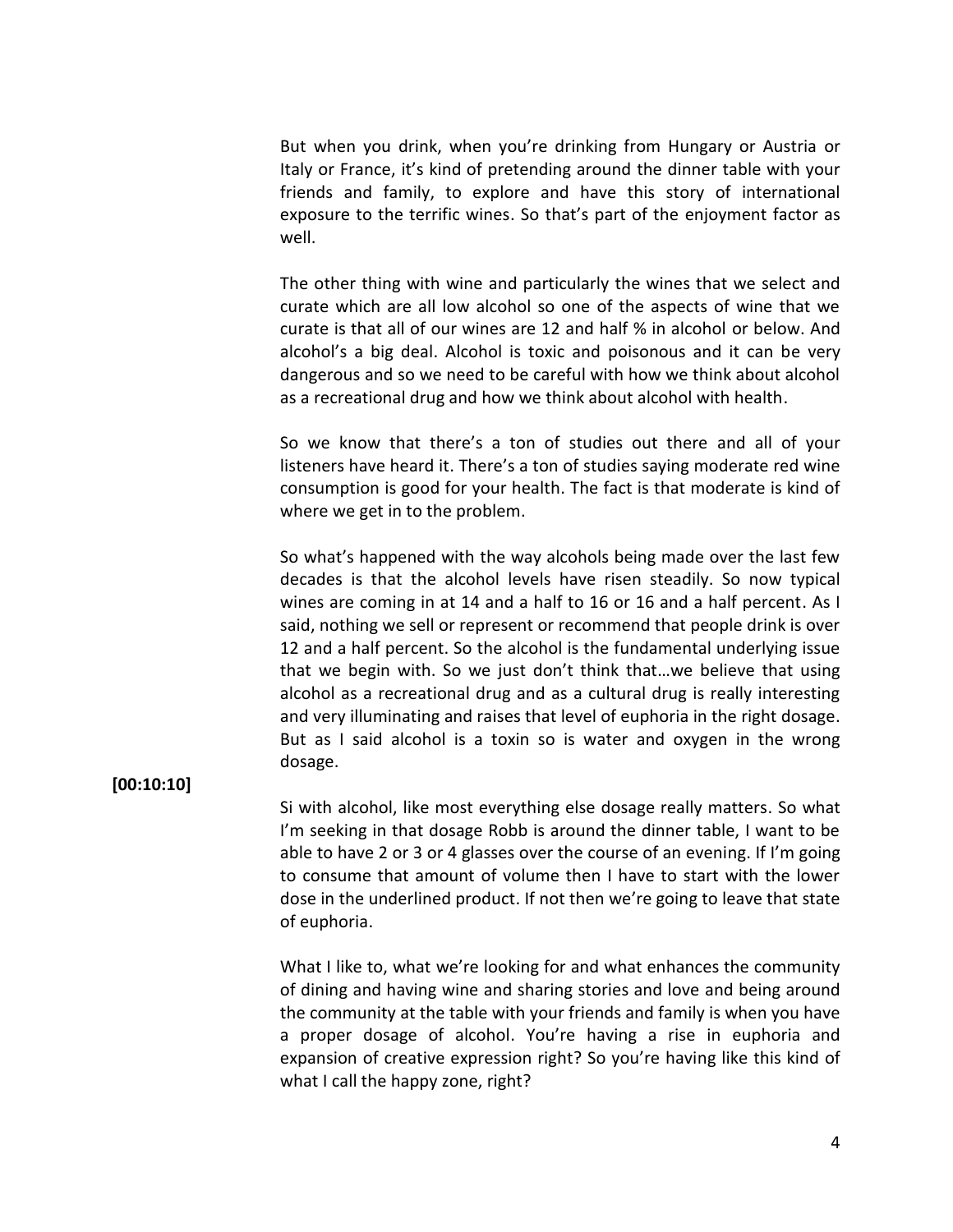Robb Wolf: Right.

Todd White: But if you leave that happy zone, it doesn't mean you're messy or drunk. But if you leave the happy zone, you're going to start to have some compression and euphoria. You're certainly going to start to lose cognitive connection with your guest and you're going to start to lose that creative expression. So when the dose of alcohol gets too low or too high too quickly, you just lose that kind of freshness. And so it's really important to watch dosage.

> Let's talk about for just a moment how US wines in particularly and this is not only US issue but this is a global thing as well but particularly in the US. So you've got 51% of all wines made in the United States are made by just 3 giant companies. So you've had a consolidation in the industry.

> Those 3 giant companies, they don't want you to know that. So you don't understand that when you go to the shelf, you see all of these. These 3 giants companies manage thousands of brands and labels and so they want you to believe you're drinking from a chateau or a farm house. In fact your drinking a highly manipulated, mass produced, factory product and this consolidation like in much agribusiness has happened over the last 30 or 40 years and wine is not unique to that. Many industries have been consolidated about these large, wealthy companies that have used their public buying power to scoop up all their competitors.

- Robb Wolf: Right.
- Todd White: So if you take it one step further, 70% of all wine made in the US is made by just the top 30 companies right? So here's what else has happened. As the alcohol levels went up so did the sugar levels. So residual sugar from fructose and glucose are high in wines to appeal to the American sweet tooth. So we believe that sugar, I believe, my company believes sugar is public enemy number 1.
- Robb Wolf: Right.
- Todd White: So I'm sugar free. We're anti-sugar and all of our wines are sugar free, and carb free which makes them also friendly to my ketogenic diet. Standard wines will not fit with my dietary program. They're simply too high in sugar and carbs.

So in addition to that and I'm going to stop here in a second, but in addition to that there are 76 chemical additives approved for the use in wine making in the US. We're going to talked about farming in a moment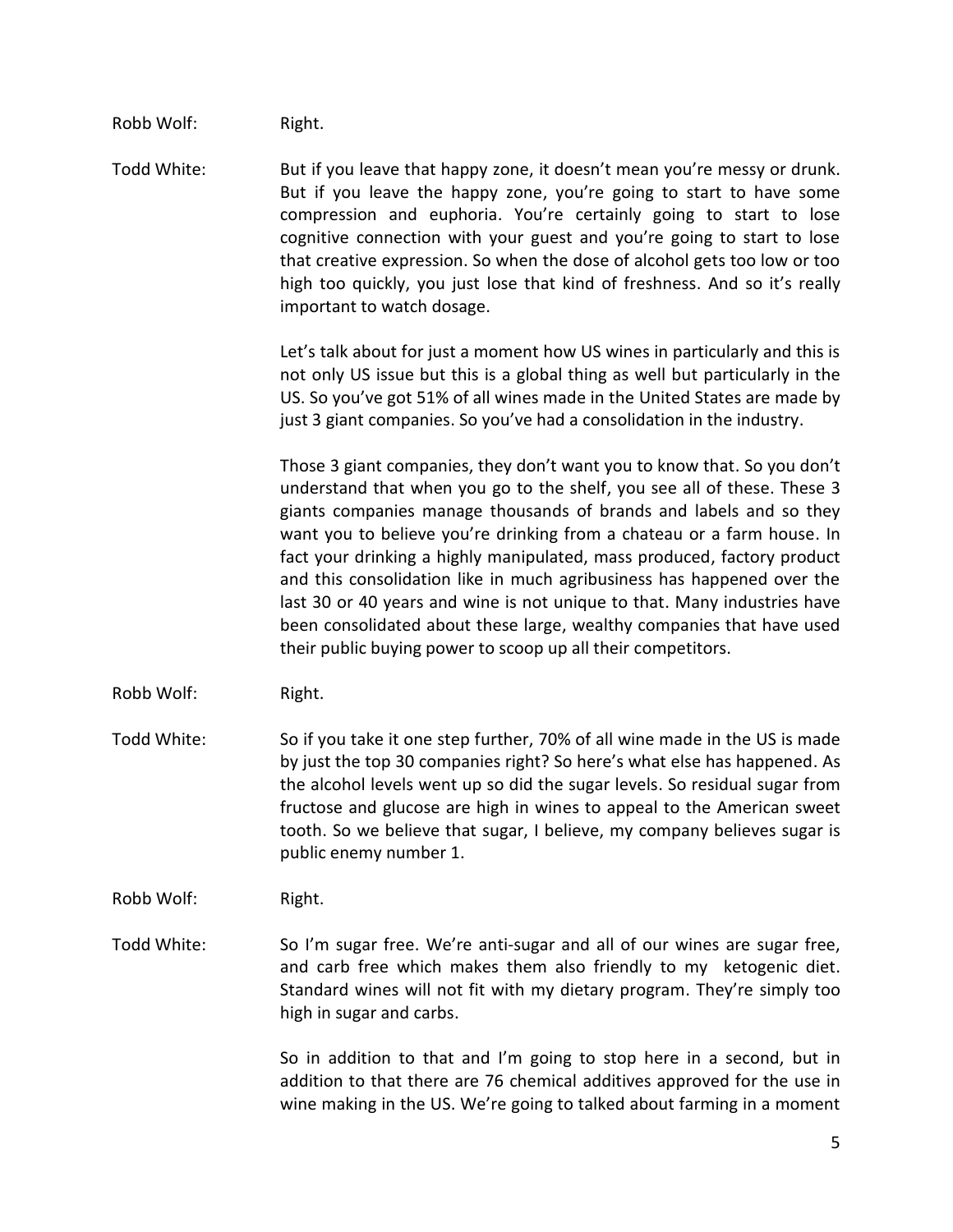because I know you want to talk about round up and the other poisons that are going on the vineyard and that's also, round up is the number one herbicide used in the US vineyards.

We'll get to that in a moment but the 76 chemicals additives that are approved by the FDA for the use in wine making, some of them are pretty nasty. Now the wine industry, has worked vigorously and very successfully to keep labeling off of wines. So you pick up a wine label, there's no contents there, there are no nutritional facts. The only thing reported is alcohol and guess what, the FDA does not even require that the alcohol stated in the bottle be correct. So by law they have a tolerance of a 1.5% and there's no enforcement even on that.

So what's happened is in the quest to make wines more profitable and to make wines faster, we've started to use a lot of chemicals to mitigate risk and to make wine faster not better. Cheaper, not better and the health aspect, nobody's even thinking about the health aspect.

Robb Wolf: A piece of that is the actual yeast that are used. Like in these traditional processes, they're are using the yeast that naturally occur on the grape skins themselves, whereas the high production wine is using kind of an industrial yeast. Talk about that like that was super interesting.

**[00:15:00]**

## Todd White: Well there's a couple of things that are really contributing substantially to why you feel bad in commercial wines. The top 2 reasons in these long term in addition to the additives, I mean in addition to the additives that we just talked about.

But in the addition to the additives, there are 2 other problems with, 3 of the problems, sugar which we already covered. The 2 of the problems are, because Americans believe that the darker a red wine is most drinkers drink red wine. So Americans believe that the darker red wine is the better it's quality. Now there's no truth to that statement at all but that's just a perception so darker, richer, better. Not true.

But in order to get those darker colors, you have to have a long term soak on the skin. So grape juice from a white grape and grape juice from a red grape are both clear. How you get color in red wine is from soaking the clear juice on the skins, so keeping the skins and the seed and the juice in contact that's what gives red wine it's color.

Well when you have these long term soaks or macerations as they're called when you make wine, when you have a long maceration period will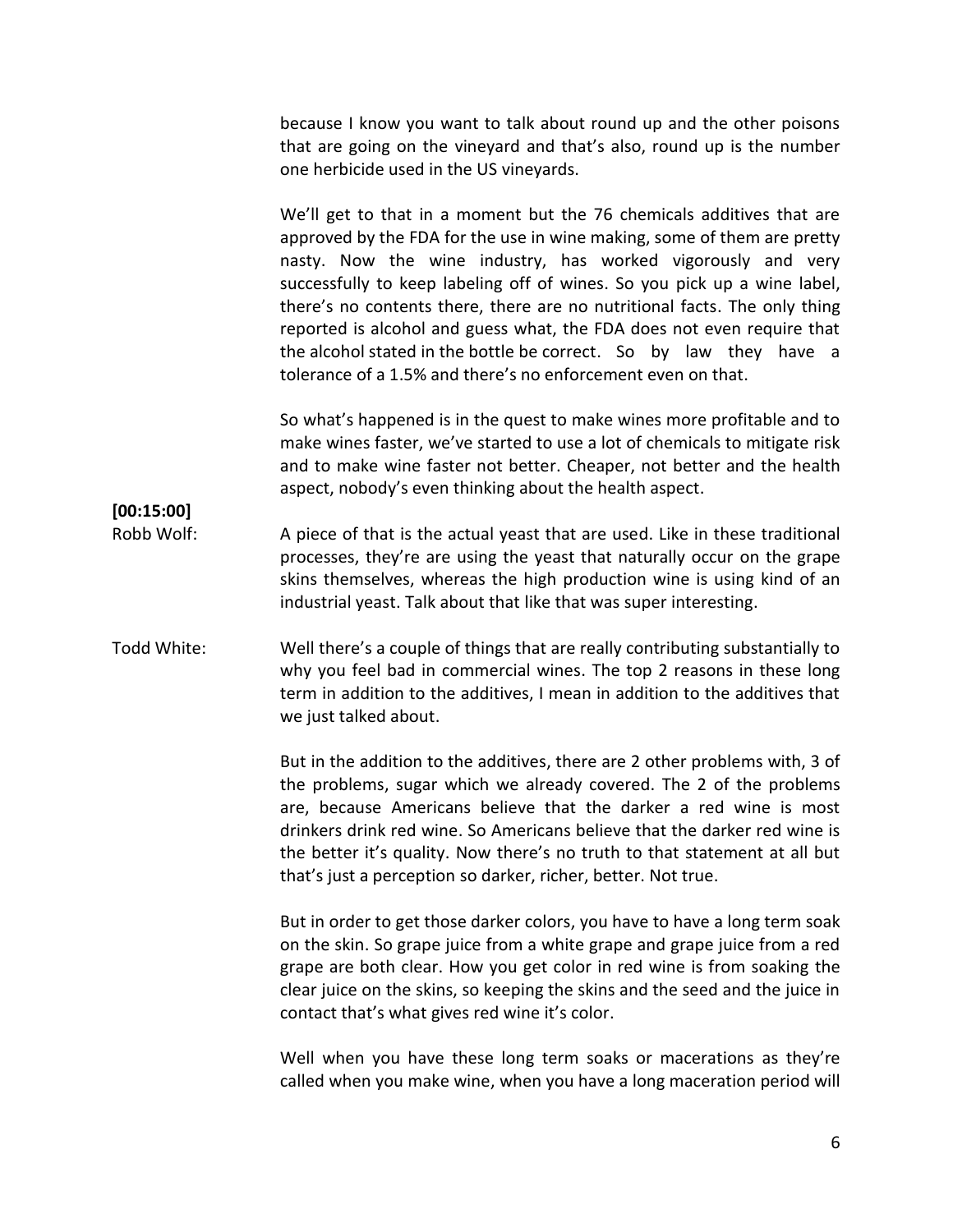soak on the skin, you have the significant increase in the bio amine like histamine and tyramine right.

So what's making most people feel bad is histamine. That's the reason you get this thing on the top of your head or you wake up with a brain fog or sort of attention or people feel flush that's all from histamine, or tyramine or other bio amine that is in wine.

The yeast, now here's the very critical difference between natural wines and I'm going to define on you for a moment, what makes a naturally made wine. You think all wines are naturally made but in fact they're not. There are hundreds of thousands of winemakers worldwide. Only about 500 of them make natural wines, truly natural and I'll describe those in a moment.

But one of the concepts or one of the aspects of a natural wine, is that the wine is fermented with the native yeast off of the grape skin that isn't indigenous to the vineyard in which it is grown, right? What happens with commercial wines and frankly you may as well call 99% of all US wines are made with a commercially manufactured yeast and the reason that they, which is not a natural product. It's a factory product, it's a chemical product and so the reason that the wine maker uses a commercial yeast as opposed to the native, and indigenous yeast to the grape is because that native yeast is difficult to control and needs a lot of coddling. So what happens now when a commercial wine maker makes a wine, he immediately kills the indigenous yeast. That's the first thing he does, because he can't control it so he just kills it and then he inoculates the juice with the commercial yeast. There's just a lot of thought that these commercial yeasts are also making people feel bad but there's not a lot of research to support any of this because there's nobody able to fund it.

Robb Wolf: Right.

Todd White: I mean the industry doesn't want to fund it and there's no one to fund it. In fact probably, virtually the only person in the US, certainly in the health influence market who's even talking about wine and educating people about the problems with these wines and why they're feeling bad.

> You don't have to stop drinking wine. You just have to choose the right wines to drink. We obviously sell those wines and but there are other ways to get them. What we do is take our process further down the path. So we do independent lab testing. We bio certify a number of aspects of the wines that we sell. So we us a third party independent certified analogist to test wines on our behalf.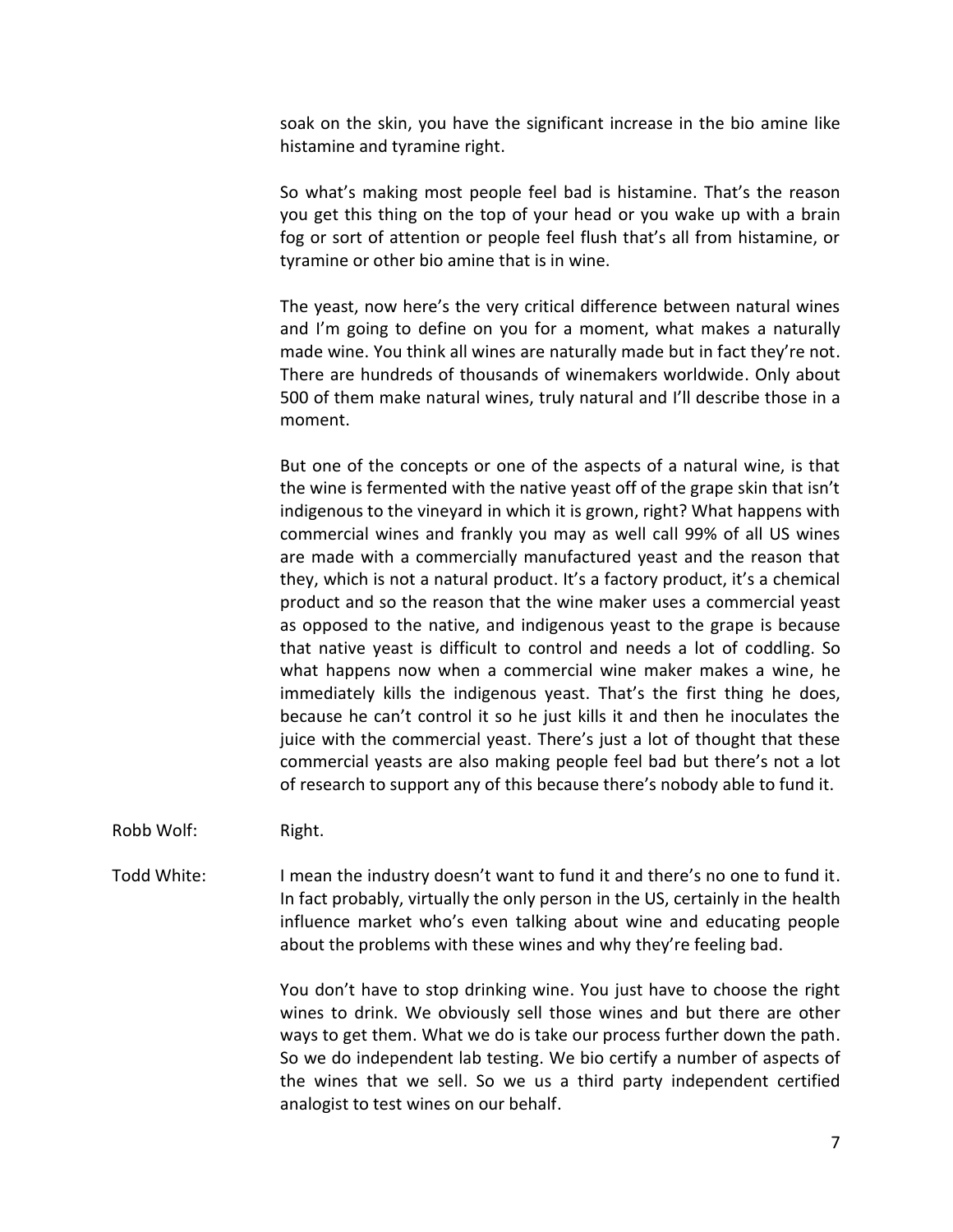I'm drinking the same wines that you are, I'm drinking the wines that I'm selling my customers. And I don't want to put that poison in my body and I don't want to take the soul representation of the person who's selling it to us. We're doing independent lab testing to ensure that the alcohol is low, to ensure that it is sugar and carb free. To ensure that the sulfites are low. All of these things, that's the reason why the wines I have sent you or the wines that Mark drank or the Dave Asprey or Able James or all the folks who endorse us, the reason they do is because they drink these wines and they're like "Oh wow, I feel different, I can drink wine and enjoy this again."

**[00:20:18]**

Robb Wolf: Todd so all that stuff is absolutely fantastic. What about just like where your namesake comes from, the Dry Farm Wines? I was completely ignorant of like root depth in vineyards of the way that they should be versus the way that they actually are. I live in Nevada now but we're right over the mountains from California. We've had a extended drought which has let up this year but there's all kinds of concerns about water utilization and whatnot. Talk to folks a little bit about that kind of water utilization story when I guess the grapes are grown in a little bit more by bio dynamic fashion versus the way we have happening say in the wine country or you are currently.

## Todd White: Well where I live and all over California and all over the US, more than ninety-nine percent of all vineyards are irrigated. So our company Dry Farm Wines, the premise of our existence was that to purchase wines that were dry farmed and here's why.

Let's talk a bit about the farming and we can move over to some of the poisons from there in farming. So what I'm looking for in the food that I consume, what I'm looking for in the way I live my life, what I'm looking for in the wine that I drink is I want the purest, whole, natural product that I can get.

I'm looking for intervention against nature's logic. I happen to believe that nature has grape growing figured out pretty well after a fewthousand years. So after 10, 20,000 years of grape growing, I think nature has that figured out. So irrigation when we talk about intervention and farming, well chemicals are one intervention but let's start with the very foundation of intervention.

What begins to interrupt nature's logic? Water is the first intervention in that interruption of what I call nature's logic. so I want a whole natural product. In most of Europe, almost all of Europe irrigation is illegal. So in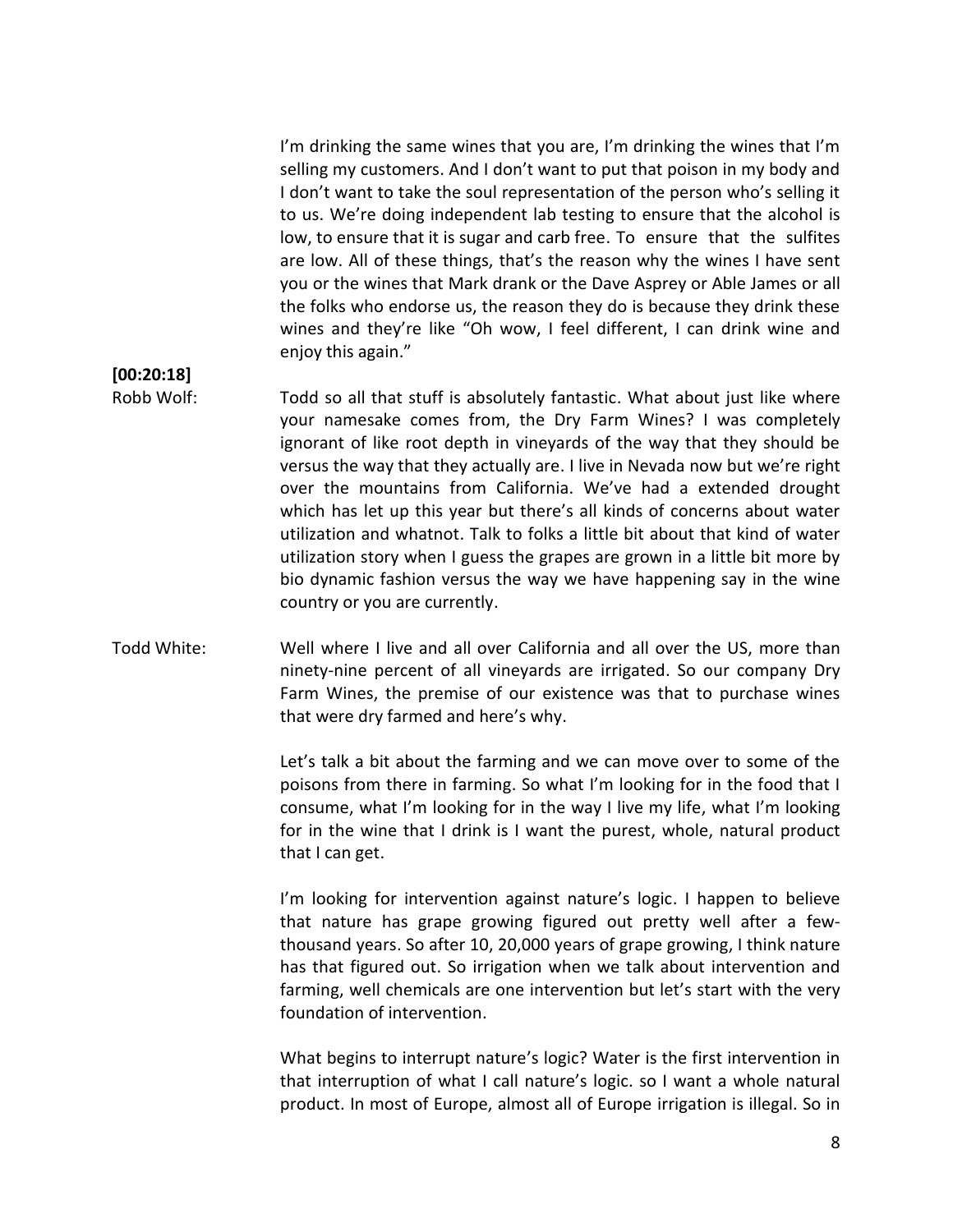the US it's virtually practiced almost at a hundred percent and there's a reason for that it's because the wine maker and the grower have better control over the outcome or more importantly the weight of the fruit.

See the fruit is sold by the ton. So the more water that's in it, the more it weighs all right. So again we're back to agro business putting profits before quality. So irrigation is the first point of intervention.

Here's what an irrigated grape vine looks like most of everything I'm telling you common sense well if you think about it just comes to the same conclusion. But an irrigated grape vine has a root ball that's about three feet in diameter. Runs about three or four feet deep, runs three to four feet across. Because it gets all of its water and nutrient directly from the surface. Just above it is a little drip hose and that's how it gets fed. Right? That's where it gets its water and it gets water regularly. We're going to talk about that in a moment when we get to how these chemicals maybe getting in wine.

It gets dripped on a regular basis right from the surface. So the roots are quite lazy and the plant is quite lazy because it just doesn't have to do anything. One of the principles in dry farming and the reason it's illegal in Europe is because the quality and character of the fruit that it creates. You may have seen dry farmed tomatoes and other fruits that tout this kind of dry farming process. The reason being is because it creates a more concentrated, more interesting fruit.

So you've got the irrigated grapevine it has very small root ball. However an un-irrigated grapevine over time will have roots that reach 30, 40, 50 even 60 feet deep because this vine is in search of water and nutrients, constantly struggling to produce its fruit. The grapevines' job is to produce fruit and then to have birds eat its seed and propagate, that's the grapevine's job is to produce this beautiful fruit the birds want to eat. They don't know anything about wine.

#### **[00:25:13]**

Anyway when it struggles and when a vine stresses, it just produces a much more interesting quality of fruit which is again why irrigation is illegal in most of Europe because the European Appalachians do not want any single farm or irrigating and affecting the overall quality of the wine's produce from the Appalachia.

But once you get past the irrigation and if you're drinking American wines, there's a 99.9% chance you are drinking an irrigated product. I mean there's just so little that is not irrigated. Grapevines live for thousands of years without irrigation. In fact irrigation didn't come to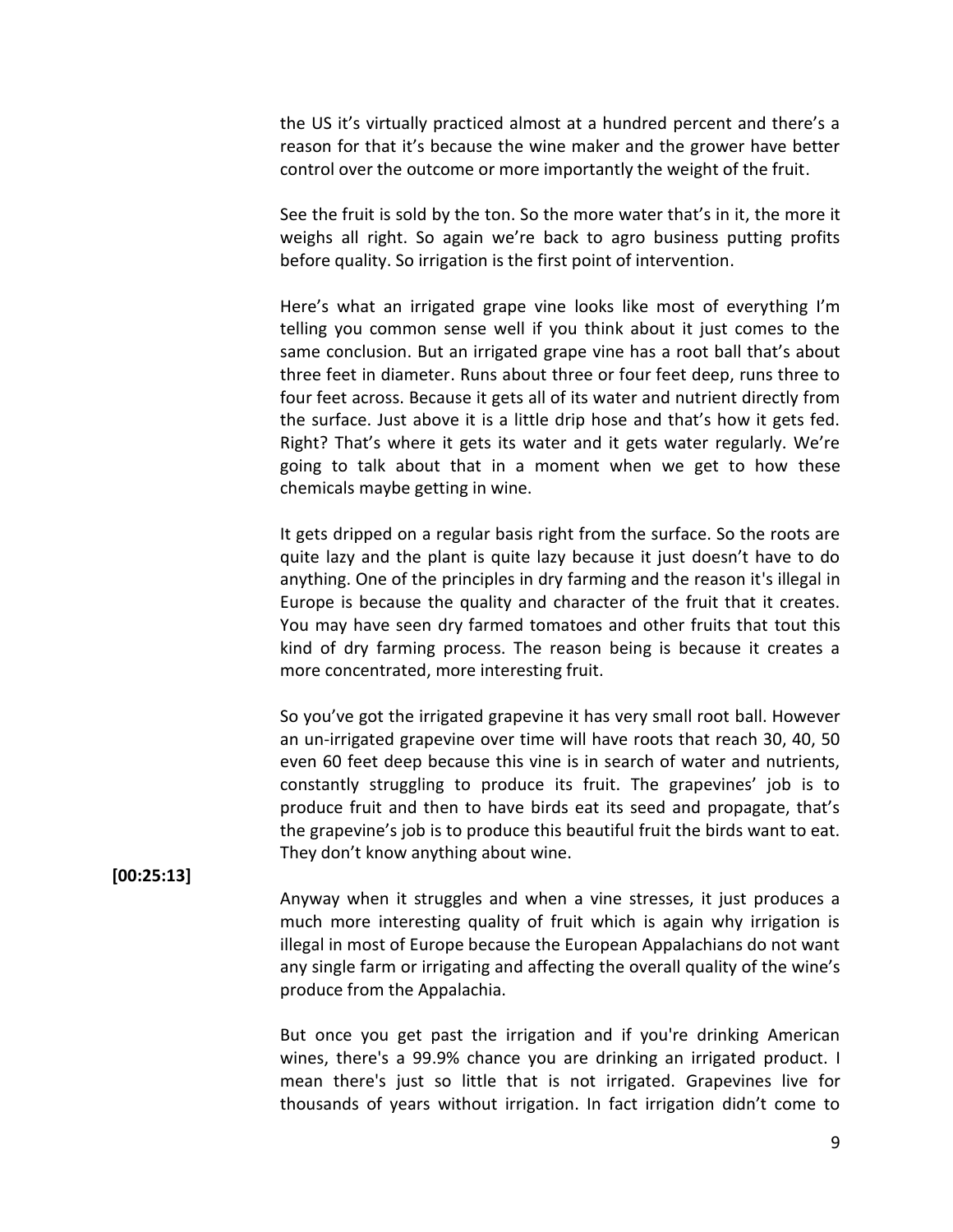California until 1975. Again everything pre, early, mid1970's in California was un-irrigated as well. Again this agri-business evolved and we had this pursuit of profit and not quality, profit and not health. This is what's happened.

Then let's talk about Monsanto for a moment. Then you got roundup. Roundup is the number one herbicide used in US vineyards and as you know, in fact you forward me the study that came from Moms Across America who just recently—now the study had some problems but it did point out that roundup was testing positive in these wines, in California wines.

Robb Wolf: Like 99, essentially a hundred percent of them. Yeah.

Todd White: Well the study had some problems in fairness to the US wine industry. I kind of deconstructed the study a bit because that's the business I'm in, I understand these things. Now I would tell you that I think any tolerance is too high and you ought to have not poison in any of your wine.

> The study is a little bit sketchy. It's anonymously funded. There were only 10 wine samples across three Appalachians. The lab, after a little bit of scrutiny, even admitted that their testing method had not been validated for wine.

> All that being said, even though there was no peer review of the study, it seems that it's present and not in really terribly dangerous. Well any amount is dangerous from my perspective. So all the vineyards that we worked with are either organic or bio dynamic, meaning that there's no chemical of any kind being used in the vineyard or fed to the grape.

> We don't really know how roundup is making its way into the wine. Nobody really knows that. It's speculated that irrigation may be playing a role. That's been the primary speculation. I don't know. No one really knows how it's getting there. You know Monsanto has told us that the plants themselves cannot absorb the poison. You can believe that for what you think its worth but it's concerning.

All of the farms we work with are completely chemical free.

Robb Wolf: I'll throw in probably, just for my nitpicky biochemistry background, synthetic chemical free.

Todd White: Yes a hundred percent chemical free.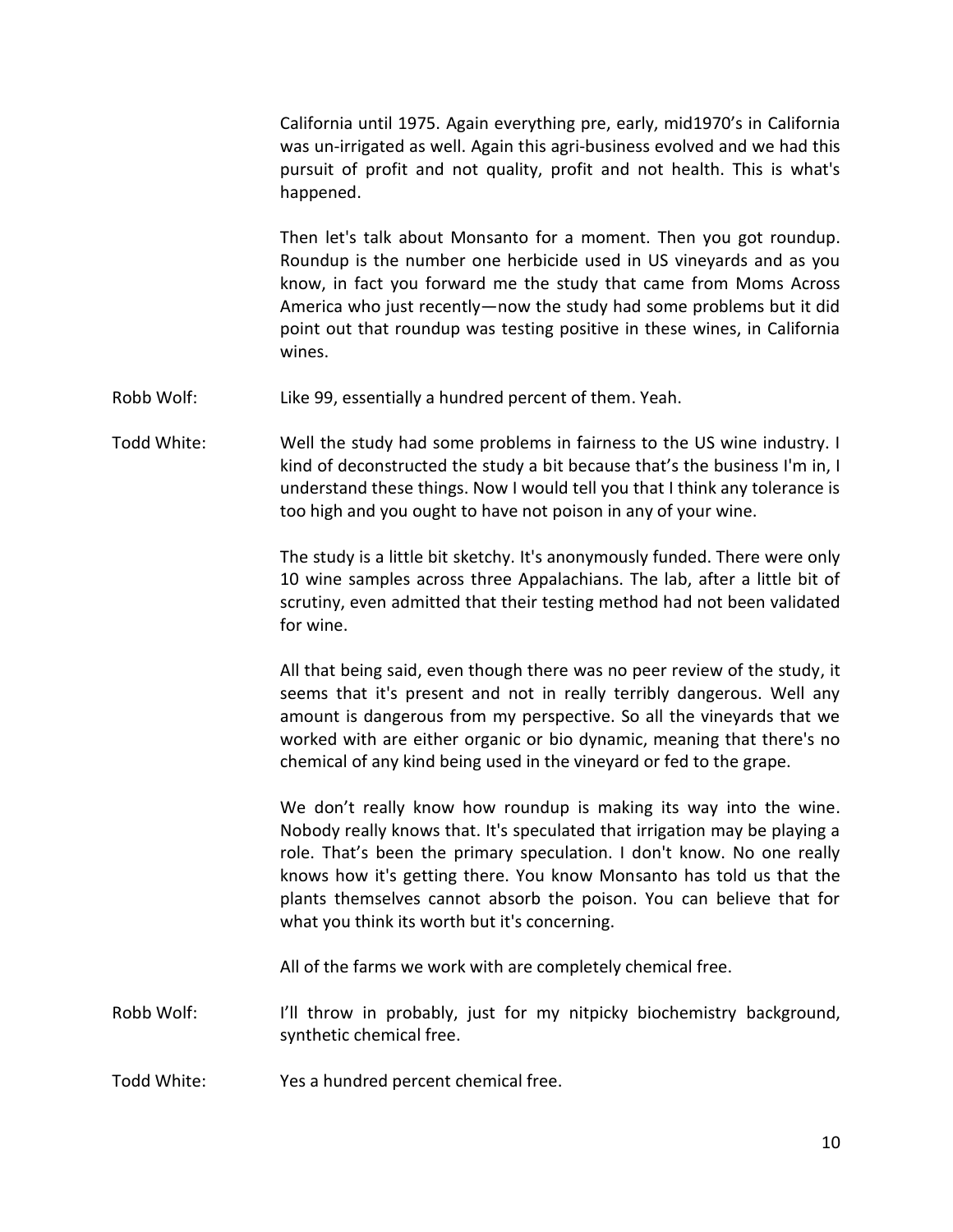#### Robb Wolf: Yeah.

Todd White: So think of it this way. In fact I'm going to guess about 30%, maybe a little more, about 30% of the farmers we work with still plow by horse, these farmers. When I use the word farmer, you see the people who make our wines and we work with about 150 natural farmers throughout Europe. The people who make our wines, the farmer is also the wine maker. They are not separate people because in the way that these wines are made, they're really grown in the vineyard. The wine is grown in the vineyard. So the quality of wine—about 90 percent of wine's quality is driven by the quality of the fruit from which the juice comes from.

> If you start off with lousy fruit, you're going to have lousy win unless you doctor it up with a bunch of additives and colorations and acids and enzymes and all the shit that goes into American wine that makes is palatable o even snackable.

#### **[00:30:13]**

The farmers who make our wine or grow our wine, I like to say. The farmers who grow our wine because making the wine—when a natural wine is made, it's completely un-manipulated unlike commercial wines. A natural wine is simply just grapes because the yeast is already on the grape. Then it ferments and has some aging period before its bottled. There's nothing else in it, nothing added, nothing taken away. It's a completely natural process.

Now it's more difficult, it's riskier to make these wines. They're harder to make than a commercial wine where you have a bunch of chemical process that are controlling the risk. Wine is a living thing. It has bacteria in it and it's got these enzymes. It's just a living thing. The interesting thing about wine or at least our wines because the alcohol content is about 12% on the average, most our wines are 88 percent water. Then the balance is ethyl alcohol and then polyphenols which make up a really small percentage of the actual content of wine but most of it is water.

Let me just step back to these farmers just one more second. These farmers are like activist farmers. They're like hippies who are like stewards, generally of multi-generational landholdings. These holdings have been in their families for multi-generations and these people are stewards of this very special place, their farm. I mean they take this responsibility and their relationship in the earth and also living soil.

When you poison soil with roundup or any other number or pesticides and herbicides that's all on the soil. When you poison the soil, you know it just looks dead. When you shovel up a piece of living soil, you can see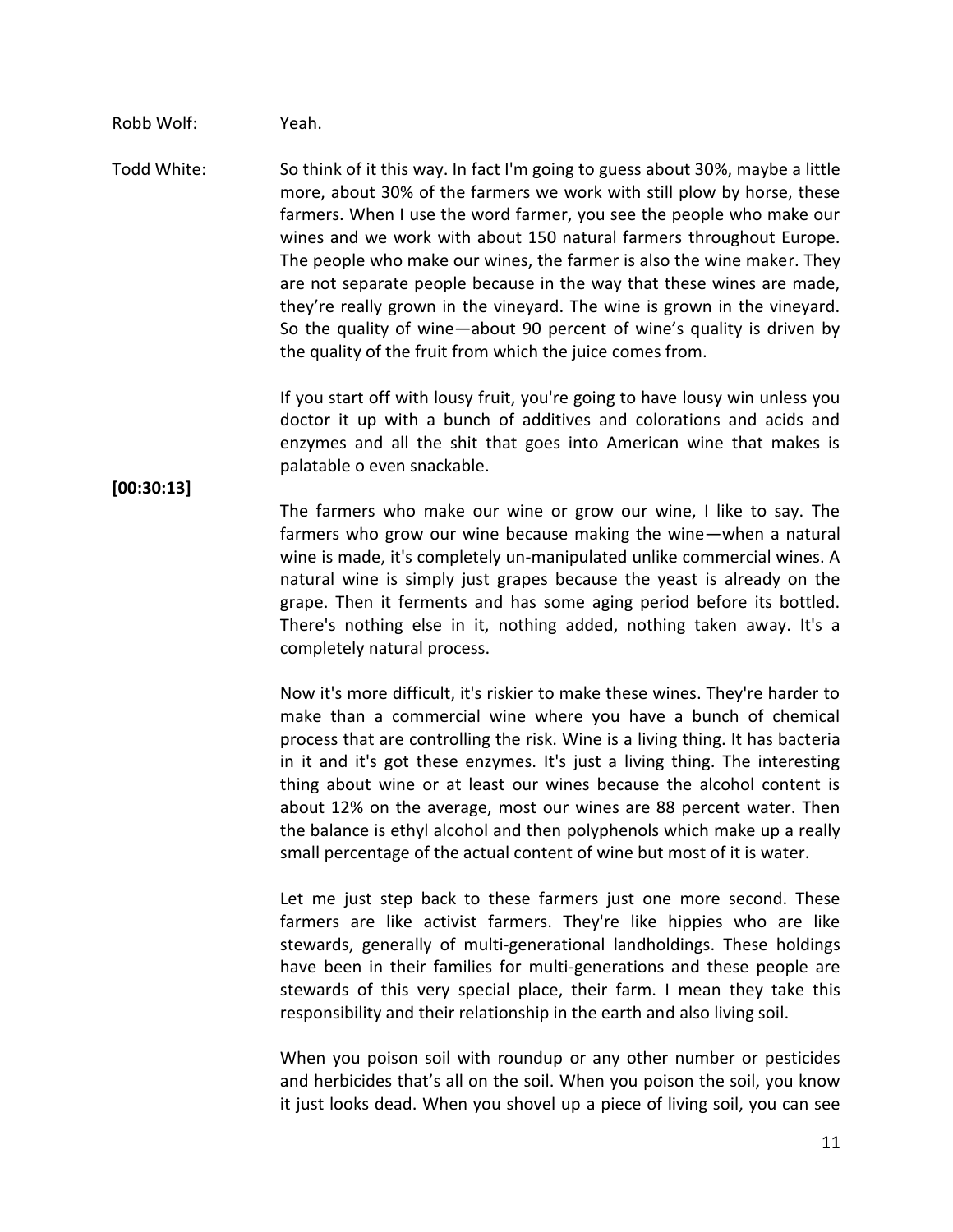life in it. You can smell it. You know what I mean when you smell fresh soil that it is alive? You can just look at it, you can just feel it and you can see it and you can see things living in it. That's not what you find in commercially farmed soil. You can barely get a shovel in it in the first place right?

Robb Wolf: Right because of impaction. Which then if you do get some significant rainfall, the water runs off instead of re-pleting ground water and this where—maybe for some folks they're kind of like "I don't know if I'm seeing the connection between wine and sustainability or biodynamic food production."

> This is part of the story, this kind of self-replicated depending on what type of process we're looking at. To your point, some of these other processes are not as easily controlled, not as "Pull this lever, pull that dial and we get the outputs that we expect" but there's always these downstream unintended consequences. This soil compaction is one of the biggest factors. Erosion is a really big deal. Loss of ground water repletion is a big deal. Bio accumulation of toxic products is big deal. It all definitely adds up.

- Todd White: Runoffs and living water streams. One of the crazy things is that I just seems so far beyond our control. But if everyone's contributing…the more consumer pressure we put on rejecting these products, rejecting these commercial products, the more support we show to the market place. We can make a difference in sustainability. We've got to be vigilant in supporting the people who are doing their part, who really want to make a difference. They require financial support because they're not getting support from the big man.
- Robb Wolf: Right.
- Todd White: Right? I think it's incumbent not just for wine or what we do but across food channels and local farmers markets and just being able to touch people who are trying to make a difference and who are living or walking their walk, right walking their talk and who believe that together we can make all a difference.

Robb Wolf: Right.

## **[00:35:00]**

Todd White: It does seem a little bit overwhelming, I'll tell you man. It's just like shit, we're just poisoning the whole Earth and it just seems like "Wow. What can we do?" But each of us if we remain vigilant and I know much of your audience feels and understands this. I know you feel this way but if we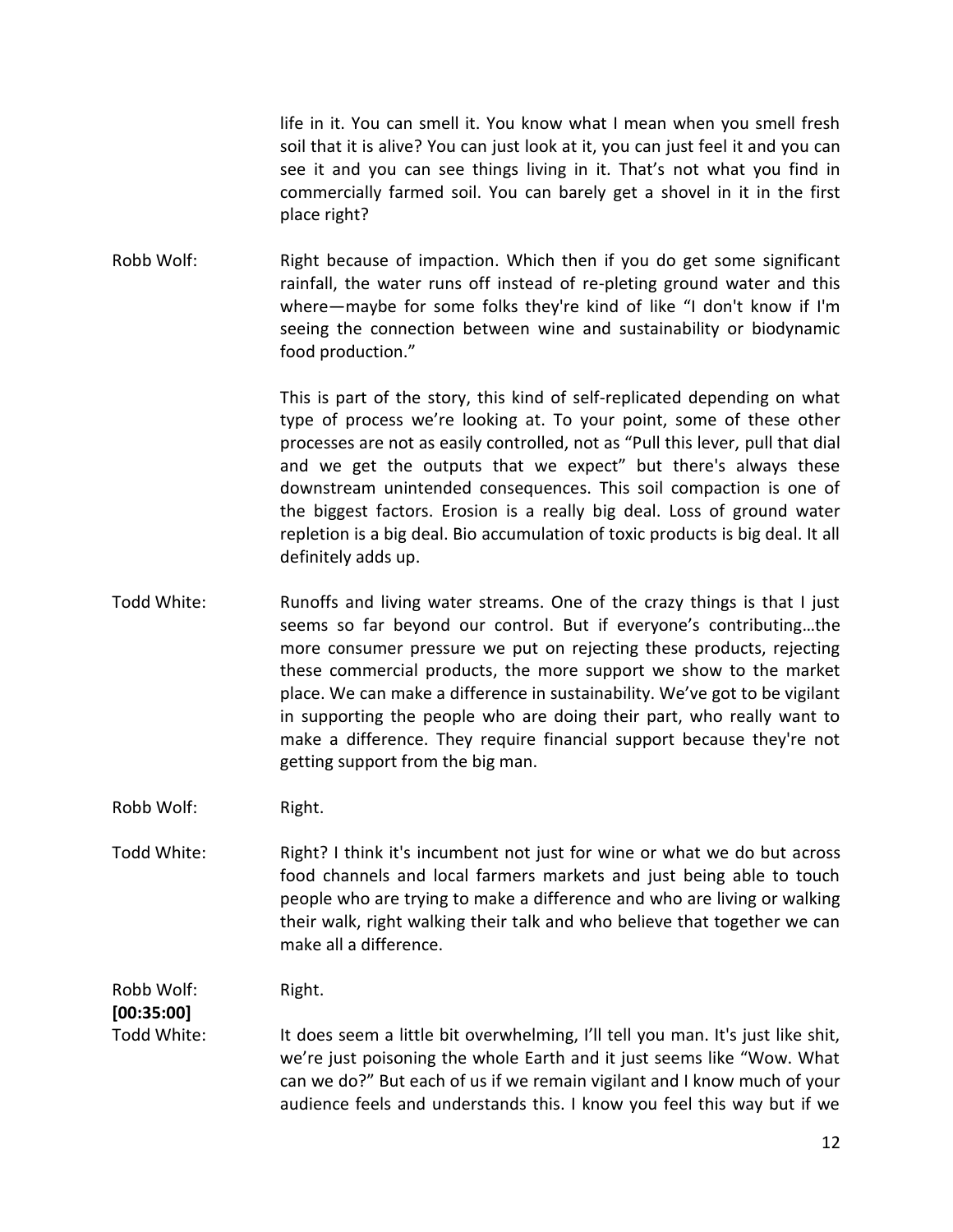each remain vigilant and trying to support the people who are trying to make a difference while rejecting these larger agri-producers who are driving the problem, I think it makes a difference.

Robb Wolf: Absolutely. When you look at the changes in grass-fed meat production in the last 10 years, it's stunning. Whole foods actually had on its charter about 10 years ago, they had a five-year plan for phasing out the meat department. Phasing out the meat department, all meat products out of the prepared food section because John Mackie, that's kind of what he promulgates, this vegan kind of approach.

> Apparently I met the woman who does the meat buying for all the east coast Whole Foods. When I was cruising through her store she said "Are you Robb Wolf?" I'm like "Yeah." She said "This meat department is still here basically because of what you and all the Paleo folks." By extension and just kind of raising the awareness of about grass-fed meat and the difference in animal husbandry practices. What that does for the soil, carbon sequestration water runoff and etc. So that has seen a really explosive growth.

> The interesting thing is when people pull themselves out of that loop where they are dependent on corn to feed the animals. If oil prices go up then corn prices go up and then they can't feed the animals. If there's a drought then there's problems there. The grass-fed meat producers have really weathered these economic and also environmental ups and downs with very little change to what they do. Whereas the people that are really bought into these super energy intensive, highly—very controlled by highly complex process. If there's a little chink in the system upstream then it can completely scuttle their whole process. It's an interesting time, it will be very interesting to see what all the stuff looks like five, ten years down the road.

Todd White: Well again I think if we take the perspective of—nature had beef growing figured out long before the factory showed up. If every time we interrupt nature's logic and this is the same approach we take when we look at wine. Every time we interrupt nature's logic, then bad things are going to happen from that. It's going to get complicated and it's going to be unnatural. Nature has this figured out and it works. Cows know how to eat grass. They've been eating grass for a long time. The factory is the problem not the grass.

> Anyway I think it's really interesting and you know we're all trying to make a difference in the contributions that we're making. Mine happens to be, at the moment, working on bringing sustainable wines that are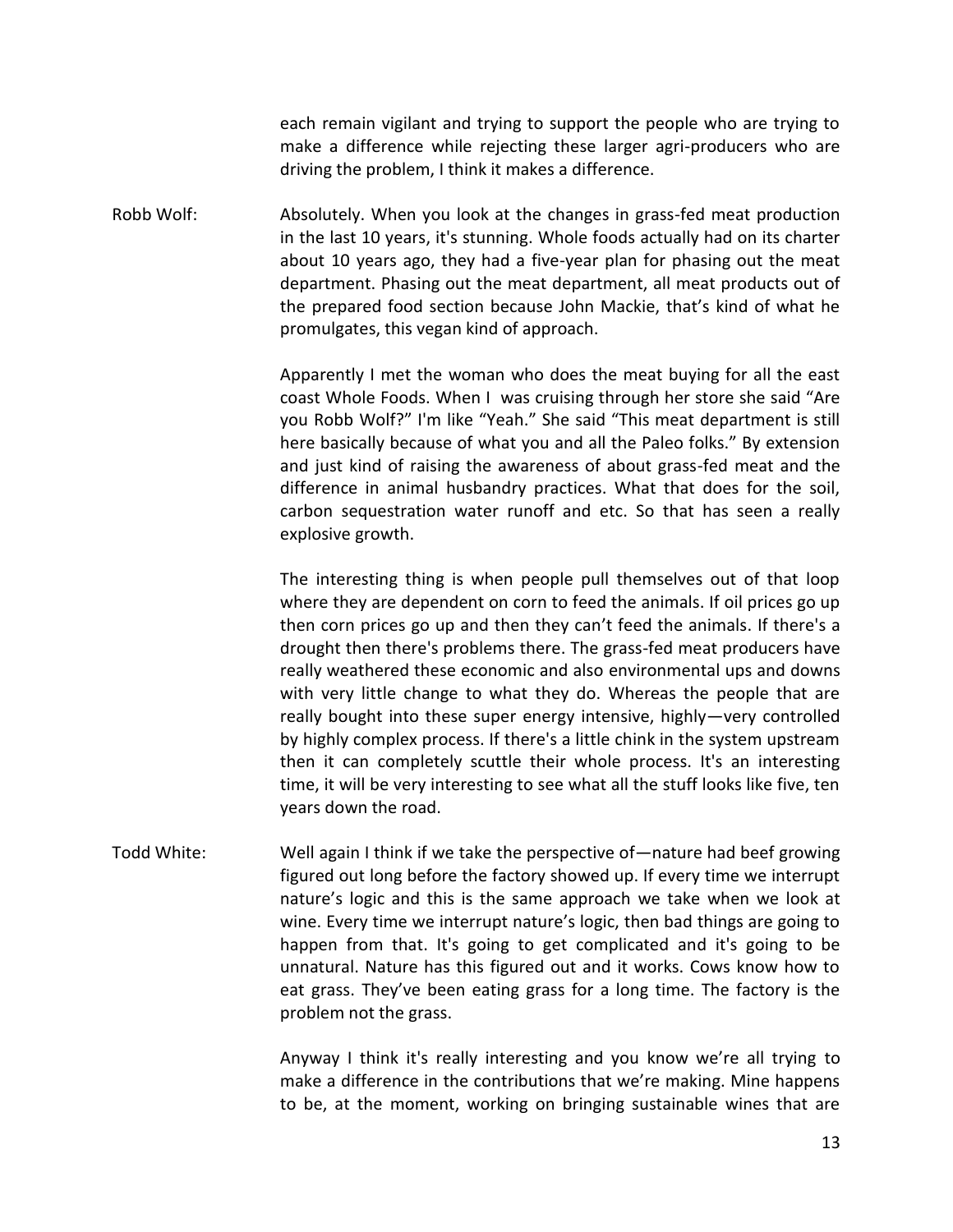healthy to people who want to drink wine. It's really exciting to see the movement growing all across every spectrum of health and farming and people to the extent that they have time to pay attention, which is another challenge. To the extent that they have time to pay attention, a lot of people are really trying to make a difference.

- Robb Wolf: Right. Well it has definitely made a on me. I thoroughly enjoyed the wine and also just learning more about the dry farming. We're getting ready to put in some grapes and we're also putting in some apples. Reno is kind of tough environment to grow things. It'll grow some things but the high desert scene is very extreme in temperatures, very extreme in water availability. But we're already getting that system rigged up for dry farming practice, whereas we were going to do the standard drip system and everything and now we're setting that up to encourage the kind of dry farming outcome on those. It's pretty exciting. It's already impacted my life in a very favorable way.
- Todd White: Well it's more work I can tell you that. Anyway prepare yourself for a little bit of more work than dragging a drip hose over it.
- Robb Wolf: You know Nikki's plan I think with this farm was to work me until I die and then she can get a younger, better looking husband and so.

**[00:40:06]**

Todd White: Exactly.

- Robb Wolf: It's just playing into the grand scheme perfectly. Todd, where can people track you down on the inter-webs if they want to check out the dry farm wines?
- Todd White: So dryfarmwines.com. On all other social media we're dry farm wines. Anybody wants to write me, it's [Todd@dryfarmwines.com.](mailto:Todd@dryfarmwines.com) We have a promotion at the moment to the health community. We're giving a one penny bottle away to our new customers. Just dryfarmwines.com and you'll see the penny offer there.
- Robb Wolf: Nice. Fantastic. So we'll have all that in the show notes. Todd, so are you going to be in Austin at PaleoFX? I know you guys are sponsoring the charity dinner there. Will I get to meet you in person?
- Todd White: Yes, we will be there. We actually are sponsoring five dinners there.

Robb Wolf: Okay.